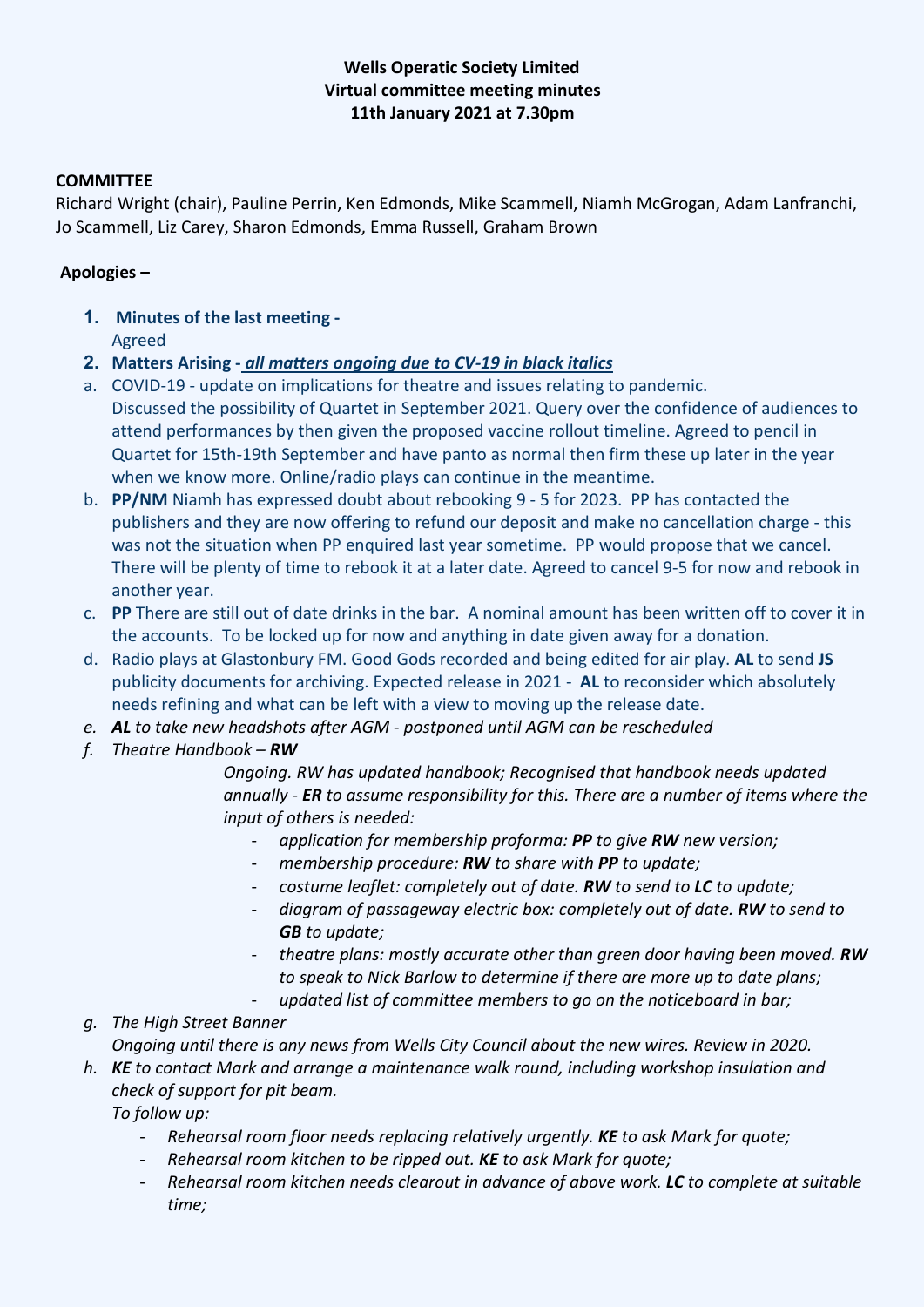- *There are covers where the old roof lights were down through the building. The covers are no longer fit for purpose and need replaced. KE asked for a quote from Mark Wall;*
- *The asphalt needs resilvering but not urgent yet;*
- *Corridor is looking worn and tired;*
- *Main roof will need retiling at some point, but running repairs will still do for now;*
- *Flat roof section over louvre doors needs investigating to check if any repairs imminent. Mark will investigate at some point.*
- *Mark to send quote for insulation over workshop.*
- *Should take pictures of wall between theatre and St Cuthbert's as evidence of any future issues. AL to take pictures and share copy with NM;*

*Ongoing.*

- *i. Waste management for hirings reviewed and agreed. ER to buy two bins for box office and repurpose existing two for corridor and mark up 2 bins in workshop for recycling & non-recycling. New signage still applicable to change. Ongoing.*
- *j. Angelo Awards NM Ongoing*
	- *Greg (Somerset Man photographer) happy to photograph ceremony in return for ticket. NM to inform members in January of awards evening and ask for suggested award categories and look into badge medals and certificates. Categories to be lighthearted and fun. Finish ceremony with Roy Bevan. Tickets to be £12 per head. Done.*

*Best backstage homemade cake*

*Best wardrobe malfunction*

*Chris Briton ad lib award for the most consistent ad libber*

*Royal Destroyer of props and/or costumes*

*All other suggestions to Niamh.*

*Suggestions sent through and agreed that suggestions time frame would stay open until April committee meeting. Agreed that shows to include would be those in calendar year 2019. Full list of categories and nominations to be included for next committee meeting. Ongoing until event can be rescheduled.*

- *k. GB to talk to Angelo about new TV for upstairs dressing room. Ongoing.*
- *l. RW retiring next year so stepping down as chairperson. NM to become licensee. Ongoing.*
- *m. GB offstage lighting may need replacing and needs investigated. GB to explore with Chris Spray replacing all lighting with LEDs. Ongoing.*
- *n. Need theatre administrator for a range of duties, some of which RW does and which Gerald used to do, and need someone to volunteer to oversee these e.g. dealing with electrician, fire safety, heating programming, liaising with cleaners & Angelo, reading gas & electricity meters, general care of theatre, fire safety reviews etc. Suggested seeking a Theatre Administrator, ideally someone retired so they are available throughout the day. Committee to try and think of someone who could be approached to volunteer. RW & PP to compile description of duties/tasks that can be shared out across committee after AGM and/or seek volunteer Theatre Manager. Ongoing.*

*o. AGM organisation NM PP to get final list of members to NM before AGM PP to organise nibbles SE show report NM social report PP treasurer's report NM NODA awards - GB (AL) & Emma James (NM) - badges received LJ Patron's report Ongoing until AGM can be rescheduled*

# **3. Correspondence**

*Ongoing:*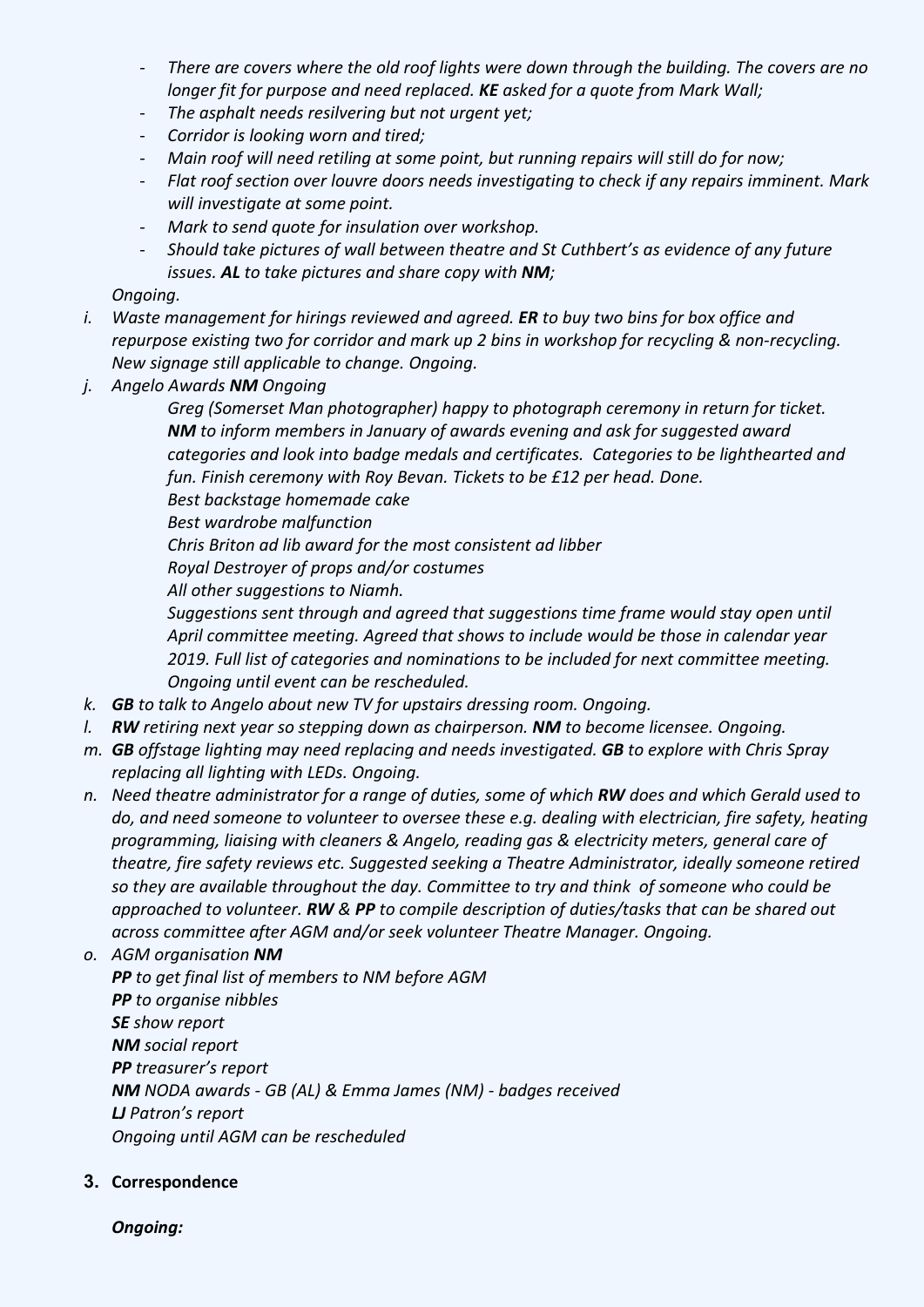*RW Doreen would like to resign as child protection officer effective 20/03 (AGM). We need a replacement to organise chaperones etc. Need to put call out for CP officer. Agreed to ask Doreen for suggestions as to who would be a good replacement. Ongoing.*

## **4. Treasurer's Report and Box Office**

## *Ongoing:*

*PP Water bill has doubled - needs investigation. Must have a leak - need to monitor the water meter. PP will contact water service to find out where meter is and how best to check if there is a leak. Ongoing.*

**PP** £287 has been raised by panto so far but there have been over 2000 clicks on the links. **AL**  suggested also having a donation button for Good Gods. Agreed to have a donation button on the website permanently. **AL** to speak to Nick about organising.

## **5. Membership**

## a. The next AGM

Agreed that an end of March AGM will be virtual. Friday 26th March confirmed. Agreed to use Google Meet and have a trial run at the committee meeting before sharing with wider membership. **NM** to set up by producing invite and GMeet usage guidance. NM to also invite mayor so town hall have the date and send further guidance and details following next committee meeting.

#### *Ongoing*

- *a. Patrons leaflet. LJ Ongoing*
- *b. Theatre News / What's On sheet and Wells Community Facebook page SE Ongoing*

#### **6. Publicity**

Good Gods publicity to be decided when there is a broadcast date confirmed. As each episode released there will be a new online poster for social media & website. There will be a MailChimp to the whole mailing list to notify as episodes released and other publications e.g. Wells Voice notified. Ongoing

## *Ongoing*

#### *All in hand.*

*Marie Curie volunteers will be giving out Big Fish flyers for every daffodil pin sold in Wells in March. Didn't happen due to COVID-19. Will aim for 2021.*

## **7. Theatre Renovations**

a. Rehearsal room lighting complete. Some ceiling areas & tiles need TLC - **RW** to go in and check. Floors, skirting and curtains still to be done. Curtains to be bought in January sales.

**KE** will arrange for floor to be fitted asap. Agreed not to do entrance hall floor.

Auditorium electrics completed; just a short delay when using dimmer due to electrics. No problems, just a delayed reaction.

Auditorium repainting has begun and is ongoing.

Window frame in wardrobe rotting and will need to be looked at. **ER** to investigate further re arranging repair.

b. Toilet floors flooding

Possibly water from urinals rather than a leak. There are not any high water bills or any other indicators of water leak. **MS** to liaise with Angelo to investigate.

*c. AL updating sound and video review is ongoing. Have met with Nick and Adrian to explore options such as sound system in rehearsal room to send music to stage etc. Ongoing and AL will meet again with Nick and Adrian.*

#### *Ongoing*

*a. PAT testing GB*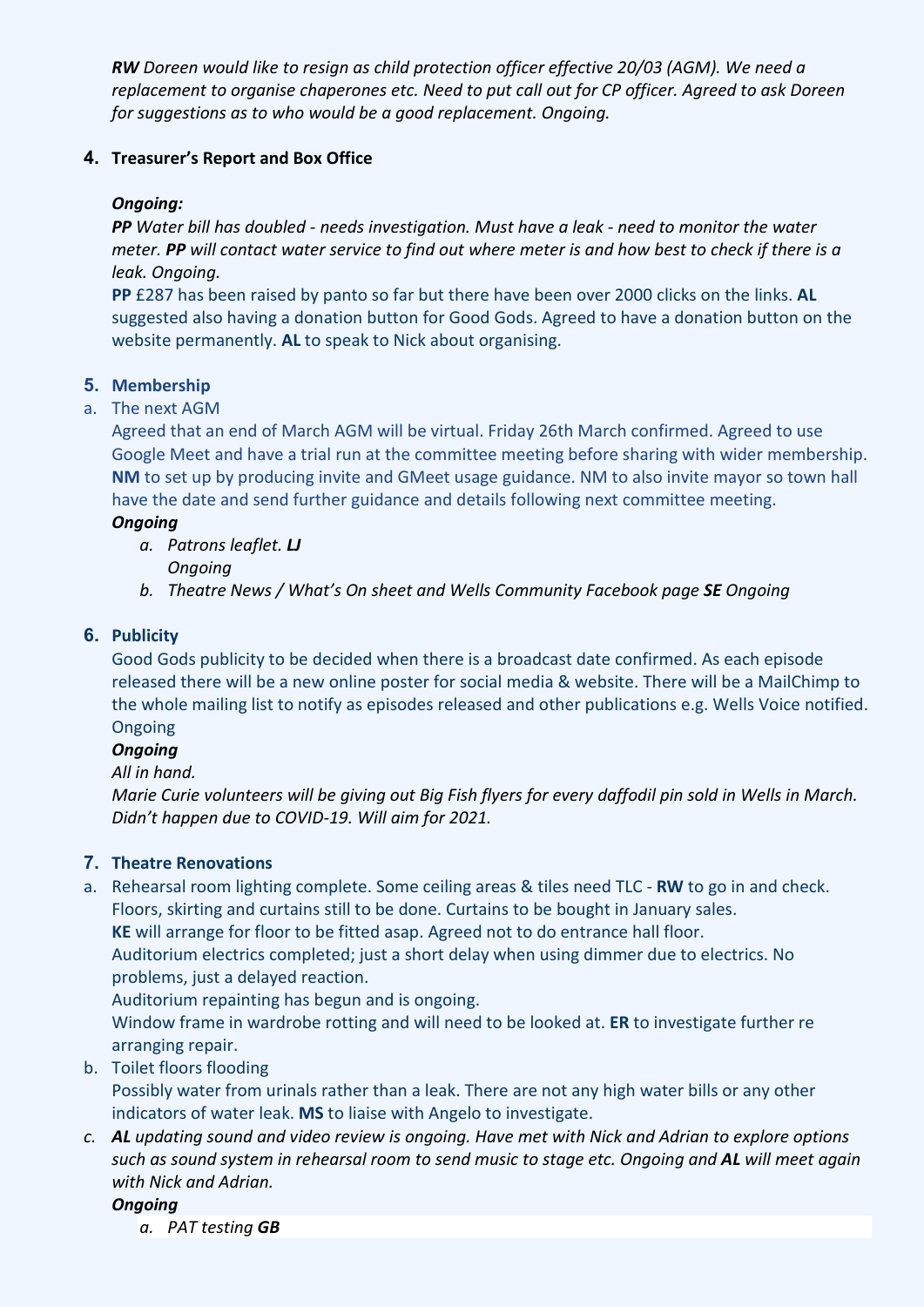*CD hasn't arrived; GB to chase. Firm is no longer trading.*

*SE UK Safety Management suggested for PAT testing. Agreed would prefer to do it inhouse.*

*GB to continue to investigate. Ongoing.*

- *b. New sign for billboards. Ongoing. RW to share details to date with MS for further investigation. Ongoing.*
- *c. Tree – yellow line edge. Sign received and has gone up. Rocks/boulders to be used instead of lines; AL to look into sourcing boulders/posts. AL quote agreed - five concrete posts and necessary equipment to install. Angelo helping. We may need to use bigger equipment which may affect cost but will know when get started as will have to wait for weather to settle. Ongoing.*
- *d. Heating System*

*No issues during Wind in the Willows. Ongoing until the weather gets very cold. Issues with heating during Quartet. Ongoing monitoring to take place.*

- *e. Backstage video replay & monitors etc all need updated. Charlie & Angelo sorting. Ongoing.*
- *f. Neil Bishop has begun trench to carry electrical supply to wall for new signage. Will leave trucking for cables behind paint cupboard to be finished another time.*

# *8. Productions/Hire*

*a. The future - when we can start Quartet and Big Fish et al*

*Is not looking good. Chances of a full lockdown in 3-4 weeks likely and not getting back to any form of normality until March or after. Jackie keen to get Quartet on stage for March and can do this at very short notice. Setting up publicity and box office in advance would be the challenge. Quartet easiest and cheapest so this is worth considering following guidance being used by other theatres though March may be optimistic.*

# *Ongoing:*

- *a. Hires on hold until 2021. See Bar Calendar for details. The person responsible is in bold*
	- *i. Small Steps x 2 – SE*
	- *ii. Cosmo group – SE*
	- *iii. Sustainable Wells - SB*
	- *iv. Cosmology group - SE*
- *March 25th-28th 2020 – Quartet by Ronald Harwood Next show once theatre open Director - Jackie Watts, Producer – Ken Edmonds, SM – Charlie Watkins, Lighting – Graham Brown, Sound – Rick Fitzsimmons, Costumes - ?, Prompt – Freda Brown, Props – Pat Watkins, Make up – ?, Budget – agreed, Publicity - KE, Photos and programme – KE, Ticket Price – £12 & £10, Rehearsal schedule –agreed, FoH manager – Sally Trayhurn (TBC). Tickets go live on Wednesday February 26th.*
- *May 4th-9th 2020 – Big Fish by John August/Andrew Lippa Potentially postponed until May 2022 Director – Niamh McGrogan, Producer – Doreen Grant, MD – Sheila Ross, Choreography – Julie & Elisha Webster, SM – Mike Scammel & Sarah Galton, Set Designer – Niamh McGrogan, Lighting – Graham Brown, Sound – Rick Fitsimmons, Visual media (projection) - Ben Lynch, Costumes – Bobby Bass & Tess Banham, Prompt – Freda Brown, Props – Jo Scammell with help sourcing from Vicky Orman, Make up – Helen Makin, Budget – agreed, Publicity - KE; NM liaising with Marie Curie, Ticket Price – £13 & £10, Rehearsal schedule – agreed, FoH manager – Sally Trayhurn. Tickets go live 16th March (online), box office open 21st March*
- *June 03rd - Far from the Maddening Crowd - Bristol Old Vic Theatre Cancelled due to CV-19*
- *Sept 15th - 19th 2020 – And Then There Were None by Agatha Christie Potentially postponed to Sept 2022*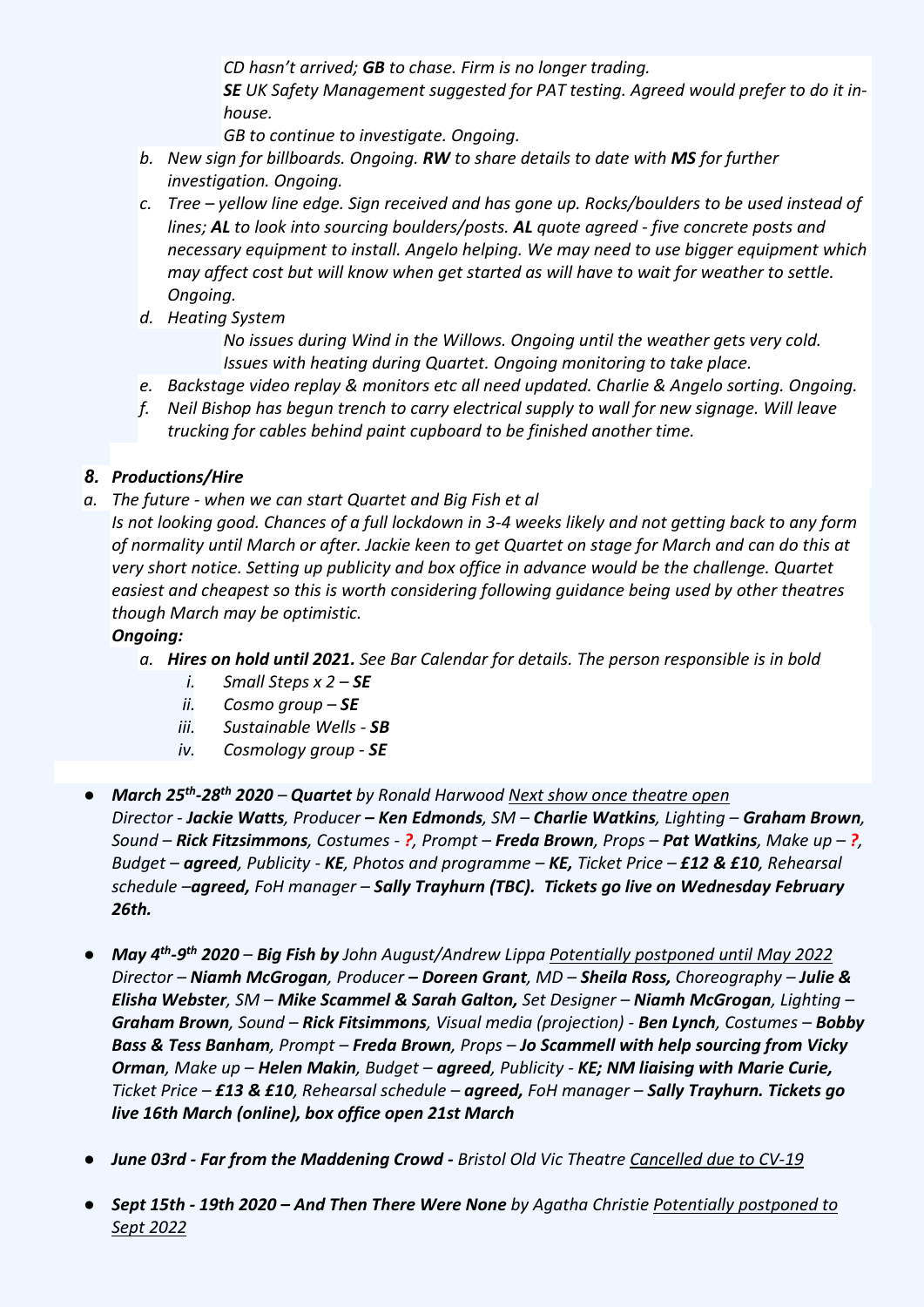*Director - AL, Dialect coach - Lois Harbison, Producer - GB, SM – ER, Set Designer – AL, ER, Lighting - GB and ?, Sound - Adrian Mitchell, Costumes - Louise Sansam, Prompt - Doreen Grant, Props - Lesley & Jo, Make up - Helen Makin, Budget - agreed, Publicity - KE, Photos - Greg Trezise, Programme - AL, Ticket price - £12 & £10, Rehearsal schedule - agreed, FoH manager - Sally Trayhurn, Tickets go live on?*

- *Dec 12th - 19th 2020 – Cinderella by Vicky Orman Potentially postponed to Dec 2021 Director - KE, Producer - Vicky Orman, SM – Charlie Watkins Set Designer – ??, Lighting - Graham Brown, Sound - ??, Costumes - ??, Prompt - Freda Brown, Props - ??, Make up - ??, Budget - tba, Publicity - ??, Photos - ??, Programme - ??, Ticket price - ??, Rehearsal schedule - ??, FoH manager - ??, Tickets go live on?*
- *March 2021 – SE has found 'Blood on the Canvas' a one act play (title to follow) with two female characters and can either look for another or find another director to share duties with? Currently postponed; date to confirm*
- *May 4th-9th 2021 – 9 to 5 Music and Lyrics by Dolly Parton Potentially postponed to May 2023 Director – Niamh McGrogan, Producer – Doreen Grant, MD – Sheila Ross, Choreography – Eden Simpson, SM – Sarah Galton, Set Designer – ?, Lighting – Graham Brown, Sound – ?, Costumes – Louise Sansam, Prompt – Freda Brown, Props – ?, Make up – ?, Budget – tba, Publicity - ?, Ticket Price – tba, Rehearsal schedule – tba, FoH manager – Sally Trayhurn. Tickets go live on?*
- *September 2021 - The Tempest by William Shakespeare Potentially postponed to Sept 2023 Director - Jon Sansam, Producer - ?, SM – ?, Set Designer – ?, Lighting - ?, Sound - ?, Costumes - ?, Prompt - ?, Props - ?, Make up - ?, Budget - tba, Publicity - ?, Photos - ?, Programme - ?, Ticket price - ?, Rehearsal schedule - ?, FoH manager - ?, Tickets go live on?*
- *May 2022 -*
- *Director – ?, Assistant director - ?, Producer – ?, MD – ?, Choreography –, SM – ?, Set Designer – ?,*  Lighting  $-$  ?, Sound  $-$  ?, Costumes  $-$  ?, Prompt  $-$  ?, Props  $-$  ?, Make up  $-$  ?, Budget  $-$  tha, Publicity  $-$  ?, *Ticket Price – tba, Rehearsal schedule – tba, FoH manager – ?. Tickets go live on?*
- *September 2022 - Nick Barlow would like to direct Avenue Q. Tentatively accepted. Potentially postponed to Sept 2023*

*Director – Nick Barlow, Assistant director - Tom Creswick, Producer – ?, MD – ?, Choreography – ?,*  SM – ?, Set Designer – ?, Lighting – ?, Sound – ?, Costumes – ?, Prompt – ?, Props – ?, Make up – ?, *Budget – tba, Publicity - ?, Ticket Price – tba, Rehearsal schedule – tba, FoH manager – ?. Tickets go live on?*

*Strode theatre may be doing Avenue Q. If this turns out to be the case, agreed it may be too close for us to do it the following September. Agreed to bear this in mind and decide once finalised.*

*9. Training*

#### *10. Show Reviews*

## **11.Any Other Business**

**LC** outside Autumn clear up needs to be organised. Agreed to wait until tree is bare and lockdown ends. Restrictions are ongoing and it's not too bad for now. Agree to review this when restrictions lift - ongoing.

**RW** Sally has said that she couldn't cope with taking on the Patrons Secretary job. **RW** to approach Zoe Heath - **AL** to share Zoe's contact details with RW.